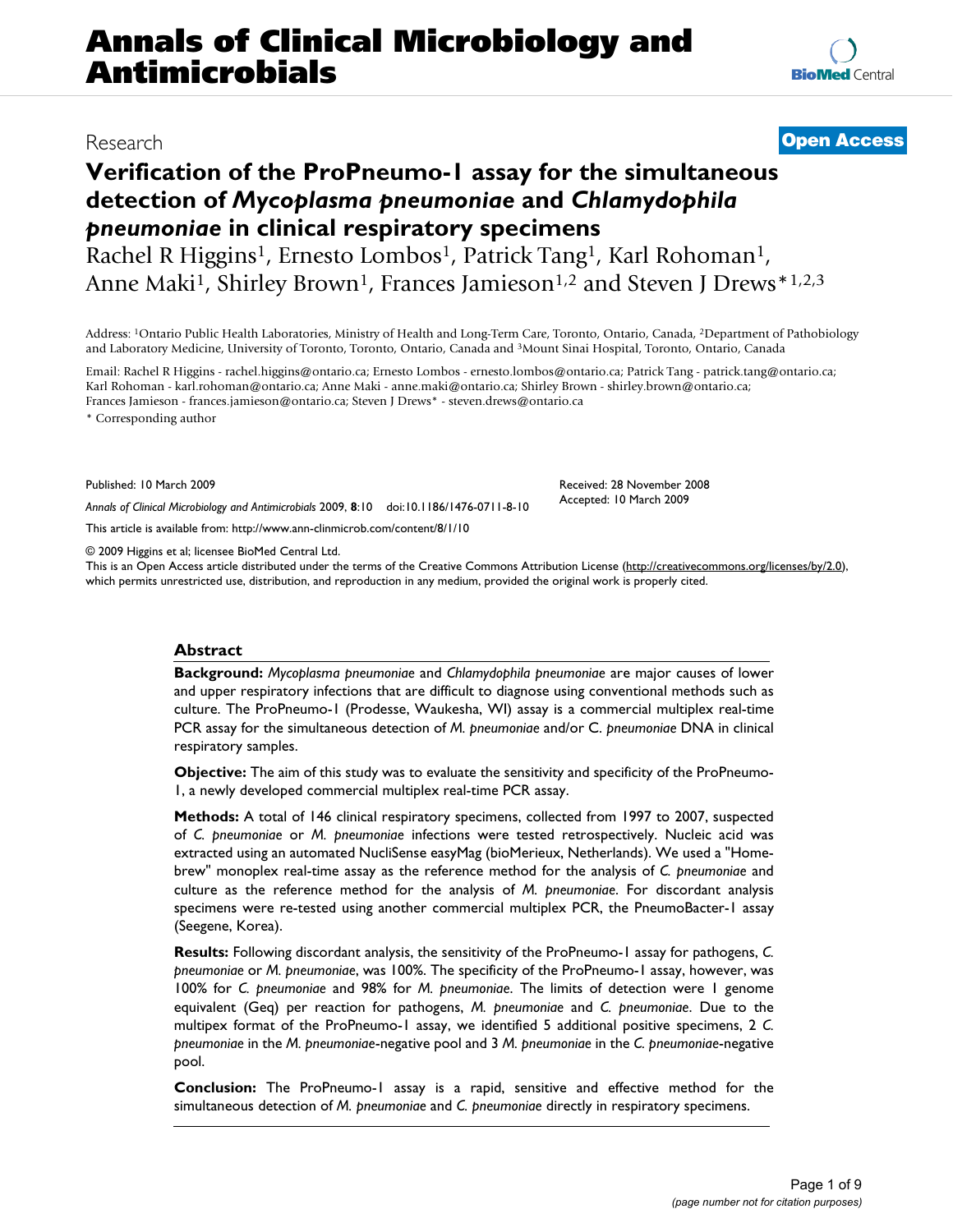#### **Background**

*Mycoplasma pneumoniae* and *Chlamydophila pneumoniae* are major causes of lower and upper respiratory tract infection in adults and children [1-3] with high incidence occurring among schoolchildren [4,5]. Both pathogens are difficult to diagnose using conventional methods such as culture and serology. Furthermore, respiratory infection may be caused by one of several bacterial or viral pathogens that share similar symptoms and clinical features. To overcome difficulties in the detection of these pathogens, PCR assays have been developed for the rapid detection and identification of pathogens directly in respiratory samples [6]. PCR assays are widely used in the clinical arena with real-time PCR slowly replacing conventional PCR assays. Several "home-brew" single target (monoplex) assays have been utilized for the detection of numerous pathogens, including *M. pneumoniae* [7-9]. However, there are multiple regulatory issues with the use of "home-brew" assays and controversies exist as to their use in a diagnostic laboratory setting. As commercial assays become more available, there is a growing movement to replace "homebrew" assays with commercially available products [10,11]. As well, the monoplex PCR format is being replaced by a multiplex one. The aim of this study was to evaluate the analytical sensitivity and the diagnostic specificity and sensitivity of the ProPneumo-1 assay, a newly developed commercial multiplex real-time PCR assay for the simultaneous detection of *M. pneumoniae* and/or *C. pneumoniae* DNA in clinical respiratory specimens.

#### **Methods**

*Specimen collection and analysis by the reference method* Historically, suspected *C. pneumoniae* infections were tested using a "home-brew" single target monoplex real-

time PCR assay [12] and suspected *M. pneumoniae* infections was tested using culture. As shown in Table 1, we examined a total of 146 clinical respiratory specimens; of which 58 were previously tested for *C. pneumoniae* using a "home-brew" real-time PCR and 88 were previously tested for *M. pneumoniae* using culture. Specimens were collected in Ontario, between 1997 and 2007, from patients with suspected *C. pneumoniae* or *M. pneumoniae* infections. The types of specimen submitted for testing at the Central Public Health Laboratory in Toronto, Ontario, including patient's sex and age are described in Table 2 for *M. pneumoniae*, and 2B for *C. pneumoniae*. Specimens and extracted nucleic acid were stored at -80°C until use.

DNA for "home-brew"monoplex real-time PCR was extracted from specimens using the MagNA Pure LC (Roche, Mannheim, Germany) as per manufacturer's instructions. Specimens were tested using a "home-brew" single target monoplex real-time PCR assay [12]. Realtime amplification was carried out using the Roche Light Cycler (Roche, Mannheim, Germany), as previously published [12,13].

#### *Mycoplsma pneumoniae*

Clinical specimens from patients with suspected *M. pneumoniae* infection were cultured in PPLO medium containing thallium acetate, horse serum, yeast dialysate and supplemented with amphotericin B (0.5 mg/ml), penicillin G (100,000 u/ml) and nystatin (50,000 u/ml). Biphasic culture flasks were inoculated with specimens, incubated at 37°C and inspected daily for 4 weeks. The organism was identified based on typical colonial morphology on the agar medium and the change in the broth color from red to orange then to yellow in the absence of turbidity of the broth.

#### *ProPneumo-1 and PneumoBacter-1 assays*

Nucleic acid, for analysis by the ProPneumo-1 (Prodesse, Waukesha, WI) or the PneumoBacter-1 (Seegene, Korea) assay, was extracted using the easyMag NucliSense magnetic extraction (bioMerieux, Netherlands) [14]. Each nucleic acid extract was amplified by both, the PromPneumo-1 and PneumoBacter-1 multiplex PCR assays. The ProPneumo-1 assay was performed as per manufacturer's instructions. Amplification and detection of the ProPneumo-1 test was performed on the ABI 7500 (Applied

|  |  | Table 1: Summary of results for the evaluation of the ProPneumo-1 multiplex real-time PCR assay |  |
|--|--|-------------------------------------------------------------------------------------------------|--|
|  |  |                                                                                                 |  |

|                    |          | C. pneumoniae | M. pneumoniae |                |  |
|--------------------|----------|---------------|---------------|----------------|--|
|                    | Monoplex | ProPneumo-1   | Culture       | ProPneumo-1    |  |
| Positive specimens | п        | 4             | 42            | 4 <sub>l</sub> |  |
| Negative specimens | 47       | 43            | 46            | 48             |  |
| Total              | 58       | 57            | 88            | 89             |  |

Note: The ProPneumo-1 assay detected 3 positive *M. pneumoniae* specimens in the *C. pneumoniae*-negative pool and 2 positive C. *pneumoniae*  specimens in the *M. pneumoniae*-negative pool. Accordingly, 57 and 89 specimens were resolved for C. *pneumoniae* and *M. pneumoniae*, respectively by the ProPneumo-1 assay compared to 58 and 88 by the Monoplex assay and culture, respectively. The total number of specimens tested remains 146.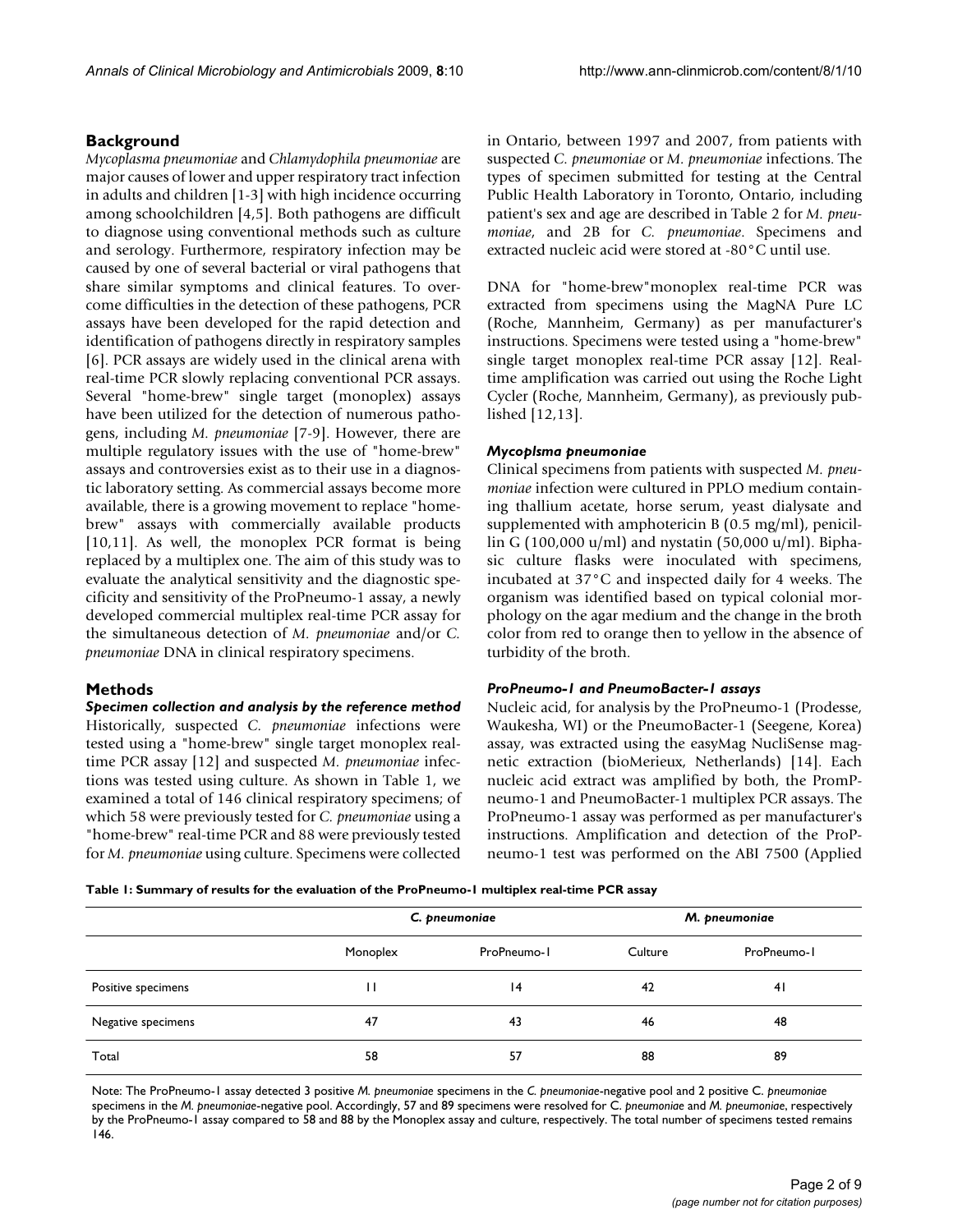| <b>Patient No</b>  | Sex                                                                                                        | Age                     | <b>Specimen</b>        | Pathogen | <b>Culture</b> | <b>Prodesse</b><br>$PP-I$ | <b>Seegene</b><br>$P\overline{B}$ -I |
|--------------------|------------------------------------------------------------------------------------------------------------|-------------------------|------------------------|----------|----------------|---------------------------|--------------------------------------|
| $\mathbf{0}$ l     | M                                                                                                          | 0.75                    | ETA                    | Mpn      | $\ddot{}$      | $+$                       | $\ddot{}$                            |
| 02                 | $\mathsf{M}% _{T}=\mathsf{M}_{T}\!\left( a,b\right) ,\ \mathsf{M}_{T}=\mathsf{M}_{T}\!\left( a,b\right) ,$ | 32                      | <b>NPS</b>             | Mpn      | $\ddot{}$      | $+$                       | $\ddot{}$                            |
| 03                 | $\mathsf F$                                                                                                | 36                      | Sputum                 | Mpn      | $\ddot{}$      | $+$                       | $\ddot{}$                            |
| 04                 | F                                                                                                          | 40                      | ETA                    | Mpn      | $\ddot{}$      | $+$                       | $\ddot{}$                            |
| 05                 | $\mathsf{M}% _{T}=\mathsf{M}_{T}\!\left( a,b\right) ,\ \mathsf{M}_{T}=\mathsf{M}_{T}\!\left( a,b\right) ,$ | $26\,$                  | Sputum                 | Mpn      | $\ddot{}$      | $+$                       | $\ddot{}$                            |
| 06                 | $\mathsf F$                                                                                                | 56                      | Sputum                 | Mpn      | $\ddot{}$      | $+$                       | $\bf +$                              |
| $07\,$             | F                                                                                                          | 72                      | Sputum                 | Mpn      | $\ddot{}$      | $+$                       | $\bf +$                              |
| 08                 | $\mathsf F$                                                                                                | 26                      | BR wash                | Mpn      | $\ddot{}$      | $+$                       | $\ddot{}$                            |
| 09                 | $\mathsf F$                                                                                                | $\overline{7}$          | $\mathsf{T}\mathsf{S}$ | Mpn      | $\ddot{}$      | $+$                       | $\ddot{}$                            |
| $\,$ l $\,$        | M                                                                                                          | NA                      | <b>BAL</b>             | Mpn      | $\ddot{}$      | $+$                       | $\ddot{}$                            |
| $\mathbf{H}% _{0}$ | $\mathsf F$                                                                                                | $\mathbf{H}$            | <b>NPS</b>             | Mpn      | $\ddot{}$      | $\pm$                     | $\bf +$                              |
| 12                 | $\mathsf{M}% _{T}=\mathsf{M}_{T}\!\left( a,b\right) ,\ \mathsf{M}_{T}=\mathsf{M}_{T}\!\left( a,b\right) ,$ | 9                       | NPS                    | Mpn      | $\ddot{}$      | $+$                       | $\bf +$                              |
| 13                 | NA                                                                                                         | $\sf NA$                | $\sf NA$               | Mpn      | $\ddot{}$      | $+$                       | $\bf +$                              |
| 4                  | $\mathsf{M}% _{T}=\mathsf{M}_{T}\!\left( a,b\right) ,\ \mathsf{M}_{T}=\mathsf{M}_{T}\!\left( a,b\right) ,$ | $\mathbf{3}$            | <b>NPS</b>             | Mpn      | $\ddot{}$      | $+$                       | $\ddot{}$                            |
| 15                 | M                                                                                                          | $\mathbf{3}$            | <b>NPS</b>             | Mpn      | $+$            | $\ddot{}$                 | $+$                                  |
| 16                 | M                                                                                                          | 6                       | <b>NPS</b>             | Mpn      | $\ddot{}$      | $+$                       | $\ddot{}$                            |
| 17                 | M                                                                                                          | $\mathbf{2}$            | <b>NPA</b>             | Mpn      | $\ddot{}$      | $+$                       | $\ddot{}$                            |
| 8                  | $\sf M$                                                                                                    | 13                      | NPS                    | Mpn      | $\ddot{}$      | $+$                       | $\bf +$                              |
| 9                  | $\mathsf{M}% _{T}=\mathsf{M}_{T}\!\left( a,b\right) ,\ \mathsf{M}_{T}=\mathsf{M}_{T}\!\left( a,b\right) ,$ | 13                      | Sputum                 | Mpn      | $\pmb{+}$      | $\ddot{}$                 | $\boldsymbol{+}$                     |
| $20\,$             | $\mathsf F$                                                                                                | 17                      | <b>NPS</b>             | Mpn      | $\ddot{}$      | $+$                       | $\bf +$                              |
| 21                 | $\mathsf F$                                                                                                | 13                      | NPS                    | Mpn      | $\pmb{+}$      | $\pm$                     | $\boldsymbol{+}$                     |
| 22                 | $\sf M$                                                                                                    | $47\,$                  | Sputum                 | Mpn      | $\pmb{+}$      | $\pm$                     | $\pmb{+}$                            |
| 23                 | $\mathsf F$                                                                                                | 4                       | NPS                    | Mpn      | $\pm$          | $\pm$                     | $\pmb{+}$                            |
| $24$               | $\mathsf F$                                                                                                | $\overline{\mathbf{5}}$ | <b>NPS</b>             | Mpn      | $\pmb{+}$      | $\boldsymbol{+}$          | $\boldsymbol{+}$                     |
| 25                 | $\mathsf F$                                                                                                | ${\bf 70}$              | Sputum                 | Mpn      | $\pm$          | $+$                       | $\boldsymbol{+}$                     |
| $26\,$             | $\mathsf F$                                                                                                | $\overline{\mathbf{5}}$ | <b>NPS</b>             | Mpn      | $+$            | $+$                       | $\pmb{+}$                            |
| $27\,$             | $\sf M$                                                                                                    | 44                      | Sputum                 | Mpn      | $+$            | $\pm$                     | $\pmb{+}$                            |

#### **Table 2: Overview of test results for a subset of** *M. pneumoniae* **patients**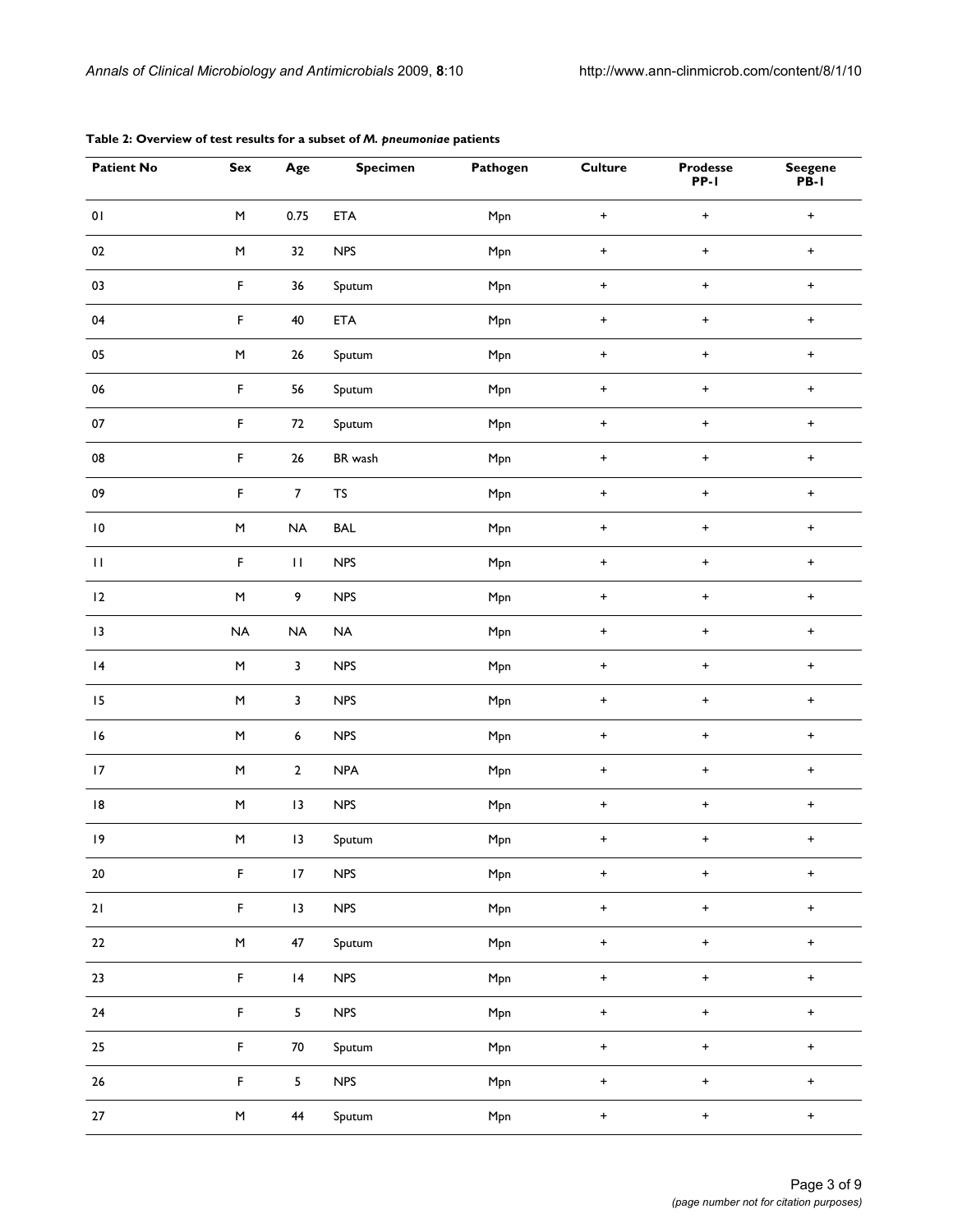| 28        | F                  | 43                      | $\overline{\mathsf{TS}}$ | Mpn | $\overline{+}$ | $\overline{+}$ | $\overline{+}$ |
|-----------|--------------------|-------------------------|--------------------------|-----|----------------|----------------|----------------|
| 29        | $\sf M$            | $\overline{\mathbf{4}}$ | Sputum                   | Mpn | $\pmb{+}$      | $\ddot{}$      | $\ddot{}$      |
| $30\,$    | $\bar{\mathsf{F}}$ | $\boldsymbol{7}$        | <b>TS</b>                | Mpn | $\pmb{+}$      | $\ddot{}$      | $\ddag$        |
| 31        | $\sf M$            | $\overline{\mathbf{5}}$ | <b>TS</b>                | Mpn | $\ddag$        | $\pmb{+}$      | $\pmb{+}$      |
| 32        | $\sf M$            | 15                      | ETA                      | Mpn | $\ddot{}$      | $\ddot{}$      | $+$            |
| 33        | $\sf M$            | $\,$ l $\,$             | <b>TS</b>                | Mpn | $\pmb{+}$      | $\ddot{}$      | $+$            |
| 34        | $\sf M$            | 8                       | <b>TS</b>                | Mpn | $\pmb{+}$      | $\pmb{+}$      | $\ddot{}$      |
| 35        | $\mathsf F$        | 23                      | Pharyngeal               | Mpn | $\pmb{+}$      | $\ddot{}$      | $\ddot{}$      |
| 36        | $\sf M$            | 50                      | <b>TS</b>                | Mpn | $\pmb{+}$      | $\pmb{+}$      | $+$            |
| 37        | $\mathsf F$        | $\overline{7}$          | <b>BAL</b>               | Mpn | $+$            | $\ddot{}$      | $\ddot{}$      |
| 38        | NA                 | $\sf NA$                | $\sf NA$                 | Mpn | $\pmb{+}$      | $\ddot{}$      | $+$            |
| 39        | $\mathsf F$        | $61\,$                  | Sputum                   | Mpn | $\pmb{+}$      |                |                |
| $40\,$    | $\mathsf F$        | $\boldsymbol{7}$        | ${\sf NPS}$              | Mpn | $\pmb{+}$      |                |                |
| 41        | $\sf M$            | $\boldsymbol{6}$        | ${\sf NPS}$              | Mpn | $\ddot{}$      |                |                |
| 42        | $\sf M$            | $\,$ l $\,$ 8 $\,$      | $\mathsf{T}\mathsf{S}$   | Mpn | $\ddot{}$      |                |                |
| 43        | $\sf M$            | 9                       | NPS                      | Mpn | $\overline{a}$ | $\ddot{}$      |                |
| $\ast$ 44 | NA                 | $\sf NA$                | NPS                      |     |                | $\pmb{+}$      | $\pmb{+}$      |
| $*45$     | NA                 | $\sf NA$                | <b>NPS</b>               |     |                | $\pmb{+}$      | $\pmb{+}$      |
| $*46$     | NA                 | $\sf NA$                | NPS                      |     |                | $\pmb{+}$      | $\pmb{+}$      |

**Table 2: Overview of test results for a subset of** *M. pneumoniae* **patients** *(Continued)*

Biosystems, Foster City, CA). For discordant analysis all specimens, including concordant specimens, were retested using the PneumoBacter-1 assay (Seegene, Korea). PneumoBacter-1 is an agarose gel-based assay, amplification was performed on the iCycler (Bio-Rad, Milpitas, CA) and amplicons were imaged, following gel electrophoresis, as per manufacturer's protocols.

#### *Experimental controls: external, internal and extraction controls*

*M. pneumoniae* and *C. pneumoniae* quantified DNA controls (Advanced Biotechnologies Inc., Columbia, MD) were included in each assay as external positive controls. For internal DNA control and to monitor for potential PCR inhibitors, exogenous DNA was spiked into each specimen. To monitor for the integrity of extracted nucleic acid, all specimens were also tested for the presence of the housekeeping gene, human glyceraldehyde phosphate dehydrogenase (GAPDH) (Applied Biosystems. Foster City, CA). Real-time amplification and detection of the GAPDH gene sequence was performed on the ABI 7900HT (Applied Biosystems, Foster City, CA), as previously described [15,16]. This test was required to ascertain the presence of nucleic acid in specimens, which tested negative for *C. pneumoniae* or *M. pneumoniae*. For negative controls, target nucleic acid and specimens were replaced by PCR grade water in each PCR assay or nucleic acid extraction run, respectively.

#### *Limits of detection*

The limits of detection for the assays described in this study, ProPneumo-1 and PneumoBacter-1, were determined using 10 fold serial dilutions of quantified *M. pneumoniae* and *C. pneumoniae* DNA (Advanced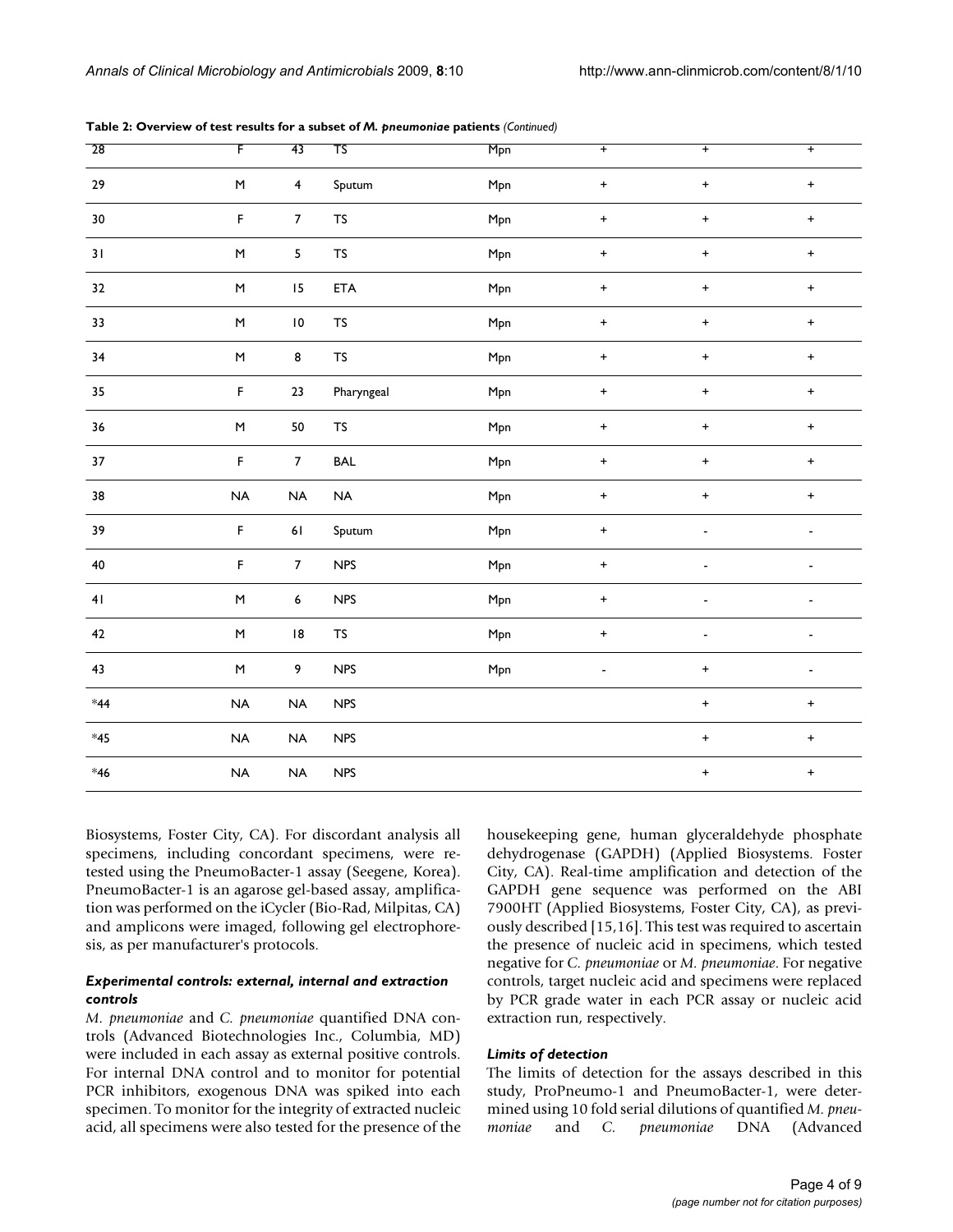Biotechnologies Inc., Columbia, MD) in PCR-grade water. Data analysis was carried out using SPSS 15.0 (SSPS Inc., Chicago, IL). Turn-around-times per assay were estimated from a review of laboratory procedures and include time from specimen reception to results reporting.

#### *Definitions*

The following definitions were used for analysis. **Concordant specimen**: agreement between "home-brew" assay result and Prodesse ProPneumo-1 assay result. **Discordant specimen**: disagreement between "home-brew" assay result and Prodesse ProPneumo-1 assay result. **Resolved specimen**: agreement in result, either positive or negative between any two of the following assays; 1) "home-brew" or culture, 2) ProPneumo-1, and 3) PneumoBacter-1.

#### **Results**

Table 1 summarizes the results obtained for the evaluation of the ProPneumo-1 real time multiplex PCR assay. Overviews of the results obtained for subsets of *M. pneu*moniae and *C. pneumoniae* patients are presented in Table 2 and Table 3, respectively. Among patients who tested positive for either pathogen, the ratio of male to female is approximately the same and, with the majority of positive patients being under the age of 20 years. Table 2 also displays the results obtained for each of the three tests used to identify positive *M. pneumoniae* (A) or *C. pneumoniae* (B) patients. Using a monoplex "home-brew" real-time PCR as a reference in the analysis of *C. pneumoniae* and culture as a reference in the analysis of *M. pneum*oniae, 14 and 41 specimens tested positive for *C. pneumoniae* and *M. pneumoniae*, respectively by the ProPneumo-1 assay. As shown in Table 1, 11 patients tested positive for *C. pneumoniae* by the "home-brew" monoplex assay and 42

**Table 3: Overview of test results for a subset of** *C. pneumoniae* **patients**

| <b>Patient No</b> | Sex                                                                                                        | Age          | <b>Specimen</b> | Pathogen | Monoplex<br><b>PCR</b>   | <b>Prodesse</b><br>PP-I | <b>Seegene</b><br>PB-I |
|-------------------|------------------------------------------------------------------------------------------------------------|--------------|-----------------|----------|--------------------------|-------------------------|------------------------|
| 01                | $\mathsf{M}% _{T}=\mathsf{M}_{T}\!\left( a,b\right) ,\ \mathsf{M}_{T}=\mathsf{M}_{T}\!\left( a,b\right) ,$ | 13           | <b>BAL</b>      | Cpn      | $\ddot{}$                | $\ddot{}$               | $+$                    |
| 02                | $\mathsf{M}% _{T}=\mathsf{M}_{T}\!\left( a,b\right) ,\ \mathsf{M}_{T}=\mathsf{M}_{T}\!\left( a,b\right) ,$ | 0.2          | <b>NPS</b>      | Cpn      | $\ddot{}$                | $\ddot{}$               | $+$                    |
| 03                | $\mathsf F$                                                                                                | $\,$ IO $\,$ | <b>BAL</b>      | Cpn      | $\ddot{}$                | $\ddot{}$               | $+$                    |
| 04                | F                                                                                                          | $\,$ IO $\,$ | ETA             | Cpn      | $+$                      | $+$                     | $+$                    |
| 05                | F                                                                                                          | $\mathbf 2$  | <b>BAL</b>      | Cpn      | $\ddot{}$                | $\ddot{}$               | $+$                    |
| 06                | $\mathsf F$                                                                                                | $\,$ IO $\,$ | <b>BAL</b>      | Cpn      | $\ddot{}$                | $\ddot{}$               | $+$                    |
| 07                | $\mathsf F$                                                                                                | 63           | <b>NPS</b>      | Cpn      | $\ddot{}$                | $\ddot{}$               | $+$                    |
| 08                | $\mathsf{M}% _{T}=\mathsf{M}_{T}\!\left( a,b\right) ,\ \mathsf{M}_{T}=\mathsf{M}_{T}\!\left( a,b\right) ,$ | 32           | <b>NPS</b>      | Cpn      | $\ddot{}$                | $+$                     | $+$                    |
| 09                | F                                                                                                          | 63           | ${\sf TS}$      | Cpn      | $\ddot{}$                | $\ddot{}$               | $+$                    |
| $\,$ IO $\,$      | F                                                                                                          | 9            | <b>NA</b>       | Cpn      | $+$                      | $\ddot{}$               | $+$                    |
| $\mathbf{H}$      | $\mathsf{M}% _{T}=\mathsf{M}_{T}\!\left( a,b\right) ,\ \mathsf{M}_{T}=\mathsf{M}_{T}\!\left( a,b\right) ,$ | 48           | <b>BAL</b>      | Cpn      | $\ddot{}$                | $\blacksquare$          |                        |
| 12                | <b>NA</b>                                                                                                  | <b>NA</b>    | Autopsy         | Cpn      | $\blacksquare$           | $\ddot{}$               | $+$                    |
| 13                | <b>NA</b>                                                                                                  | <b>NA</b>    | Sputum          | Cpn      | $\overline{\phantom{a}}$ | $\bf +$                 | $+$                    |
| ** 4              | $\mathsf F$                                                                                                | 25           | <b>NPS</b>      |          |                          | $\ddot{}$               | $+$                    |
| **15              | F                                                                                                          | 44           | <b>NPS</b>      |          |                          | $+$                     | $+$                    |

Abbreviations: NA, not available; M, male; F, Female; NPS, nasopharyngeal swab; NPA, nasopharyngeal aspirate; BAL, bronchoalveolar lavage; ETA, endotracheal aspirate; TS, throat swab; BR, bronchial; Cpn, *C. pneumoniae*; Mpn, *M. pneumoniae*; PP-1, ProPneumo-1; PB-1, PneumoBacter-1. \*, These specimens tested negative for *C. pneumoniae* in the monoplex assay but were defined positive for *M. pneumoniae* by the ProPneumo-1 and PneumoBacter-1 assays. \*\*, These specimens tested negative for *M. pneumoniae* in culture but were defined positive for *C. pneumoniae* by the ProPneumo-1 and PneumoBacter-1 assays.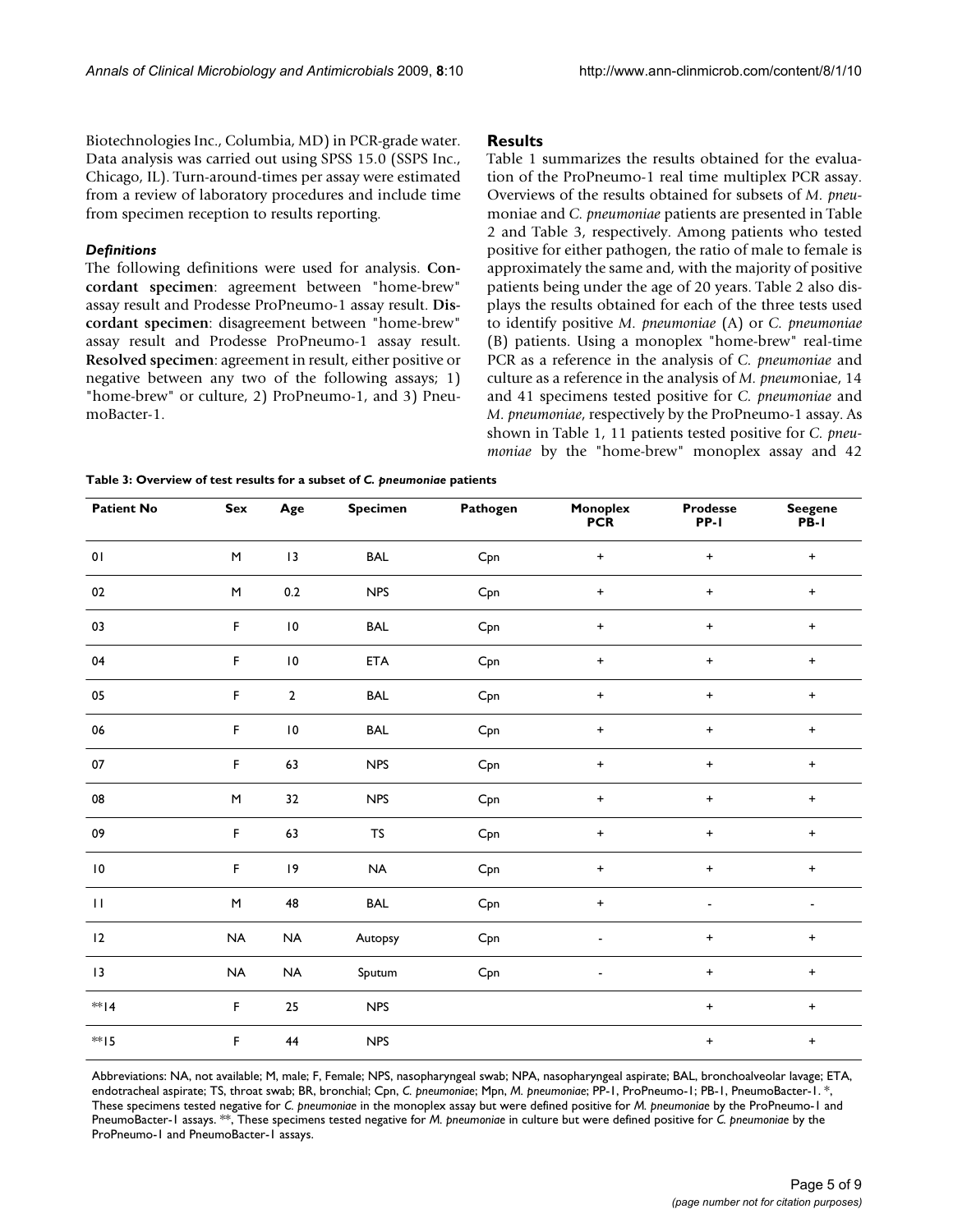patient*s* tested positive for *M. pneumoniae* by culture. Similarly, 48 and 43 specimens were defined as negative in the ProPneumo-1 assay, for *M. pneumoniae* and *C. pneumoniae*, respectively. Although, 42 positive *M. pneumoniae* specimens were identified by culture and 41 by the ProPneumo-1assay, the identity of 8 positive specimens however, varies between the two methods (see Table 2). Curiously, both assays the ProPneumo-1 and Pneumo-Bacter-1 detected 5 additional positive specimens, 3 for *M. pneum*oniae and 2 for *C. pneumoniae* in the *C. pneumoniae*-negative and *M. pneumoniae*-negative pool, respectively.

The limit of detection of the ProPneumo-1 assay as determined by Probit regression (95% probability) was estimated as follows: 1 genome equivalent (Geq)/reaction for *M. pneumoniae* and 1 Geq/reaction for *C. pneumoniae*. The limit of detection for PneumoBacter-1 was 1 Geq/reaction for *M. pneumoniae* and 1 Geq/reaction for *C. pneumoniae*. The turn-around-times, from specimen reception to reporting, are as follows: ProPneumo-1, 6 hours; "homebrew" monoplex PCR, 10 hours; PneumoBacter-1, 12 hours, and Mycoplasma culture, 4 weeks.

#### *Diagnostic specificity and sensitivity*

To determine the diagnostic specificity and sensitivity of the ProPneumo-1 assay, results were scored against the reference method ["home-brew" monoplex real-time PCR for *C. pneumoniae* (see Table 4) and culture for *M. pneumoniae* (Table 5)]. To resolve discordant results, specimens were re-tested using the multiplex PneumoBacter-1 method (Tables 4 and Table 5).

The ProPneumo-1 assay detected 14 positive *C. pneumoniae* specimens compared to 11 in the monoplex "homebrew" assay, of which 1 specimen was false positive. Similarly the ProPneumo-1 detected 43 negative *C. pneumoniae* specimens compared to 47 in the monoplex "homebrew" assay, of which 2 specimens were false negative (Table 1 and Table 3). Prior to discordant analysis, the sensitivity and specificity of the ProPneumo-1 assay for *C. pneumoniae* was 91% and 96%, respectively (Table 4).

In the case of *M. pneumoniae*, ProPneumo-1 and culture detected 42 and 41 positive specimens, respectively. However, 4 specimens scored positive by the culture method (Table 1 and Table 2) and negative by the PCR method. Likely, due to repeated freeze-thaw cycles and the long storage period at -80°C (up to 10 years), these 4 specimens are devoid of intact bacterial DNA and yielded neg-

#### **Table 4: Specificity and sensitivity of the ProPneumo-1 assay for** *C. pneumoniae***.**

Before discordant analysis *C. pneumoniae* **Monoplex "Home-Brew" Results ProPneumo-1 Results ProPneumo-1 Results Positive** Positive **ProPneumo-1 Results** Positive 10 2 Negative 1 45 Total 10/11 45/47 Sensitivity = 91% Specificity = 96% Following discordant analysis with PneumoBacter-1 *C. pneumoniae* **Reference Method Results ProPneumo-1 Results Positive** Positive **ProPneumo-1 Results** Positive 14 0 Negative 0 43 Total 14/14 43/43 Sensitivity = 100% Specificity = 100%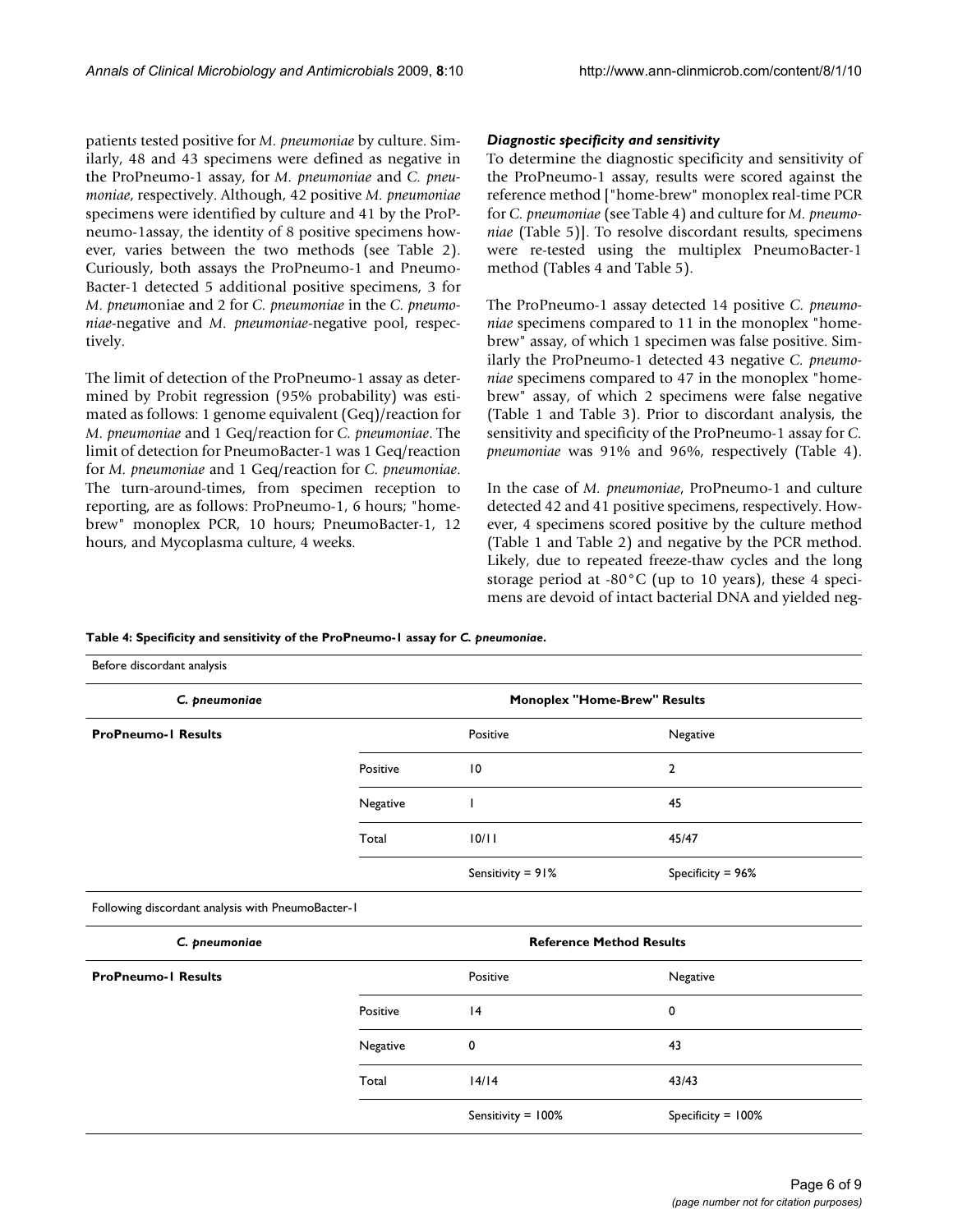#### **Table 5: Specificity and sensitivity of the ProPneumo-1 assay for** *M. pneumoniae***,**

| Before discordant analysis                        |                                 |                        |                   |  |
|---------------------------------------------------|---------------------------------|------------------------|-------------------|--|
| M. pneumoniae                                     |                                 | <b>Culture Results</b> |                   |  |
| <b>ProPneumo-I Results</b>                        |                                 | Positive               | Negative          |  |
|                                                   | Positive                        | 38                     |                   |  |
|                                                   | Negative                        | $\overline{2}$         | 47                |  |
|                                                   | Total                           | 38/40                  | 47/48             |  |
|                                                   |                                 | Sensitivity = 95%      | Specificity = 98% |  |
| Following discordant analysis with PneumoBacter-1 |                                 |                        |                   |  |
| M. pneumoniae                                     | <b>Reference Method Results</b> |                        |                   |  |
| <b>ProPneumo-I Results</b>                        |                                 | Positive               | Negative          |  |
|                                                   | Positive                        | 41                     |                   |  |
|                                                   | Negative                        | 0                      | 47                |  |
|                                                   | Total                           | 41/41                  | 47/48             |  |
|                                                   |                                 | Sensitivity = 100%     | Specificity = 98% |  |

ative results in both PCR tests. Similarly, one specimen appeared false positive by the ProPneumo-1 assay. We suggest that this specimen is likely a true positive which was not detected by the PneumoBacter-1 assay, likely due to its gel-based format.

Prior to discordant analysis the sensitivity and specificity of the ProPneumo-1 assay for *M. pneumoniae* was 95% and 98%, respectively (Table 5). Following discordant analysis by the PneumoBacter-1 multiplex assay and classification of specimens as per the definitions described above, the sensitivity and specificity of the ProPneumo-1 assay for *C. pneumoniae* was 100% and 100%, respectively (Table 4). The sensitivity and specificity of the ProPneumo-1 assay for *M. pneumoniae*, however, was 100% and 98%, respectively (Table 5). Consistent with its multiplex format, the ProPneumo-1 assay detected 5 additional positive specimens, 2 *C. pneumoniae* in the *M. pneumoniae*-negative pool and 3 *M. pneumoniae* in the *C. pneumoniae*-negative pool.

#### **Discussion**

Early work in molecular diagnostics utilized technologies that were considered to be site-developed or "home-brew" in nature. Although these assays were considerable advances at their time, they were often plagued by requirements for up-front research and development, quality assurance, and laboratory accreditation issues [10,11]. As a result, past molecular diagnostics for the clinical microbiology laboratory were often restricted to laboratories that had the monetary and human resources to meet these demands. In the last five years however, commercial products such as those identified in this manuscript have allowed for the implementation of molecular diagnostics without the up-front requirement for research and development as well as simplified quality assurance steps.

The ProPneumo-1 assay demonstrated several strengths as a commercial product for use in a wider range of clinical microbiology laboratory settings outside of the reference or highly resourced setting. First, this assay is a rapid, sensitive and specific method that allows for the diagnosis of *C. pneumoniae* and *M. pneumoniae* in a variety of clinical specimens. Second, the fact that the Pro-Pneumo-1 assay is a commercial product allows for simpler implementation in the diagnostic laboratory, and continued validation (e.g. quality assurance) when compared to "homebrew" assays [10,11]. Third, the ProPneumo-1 assay is a multiplex assay, which allows for multiple primer combinations in one reaction, instead of multiple monoplex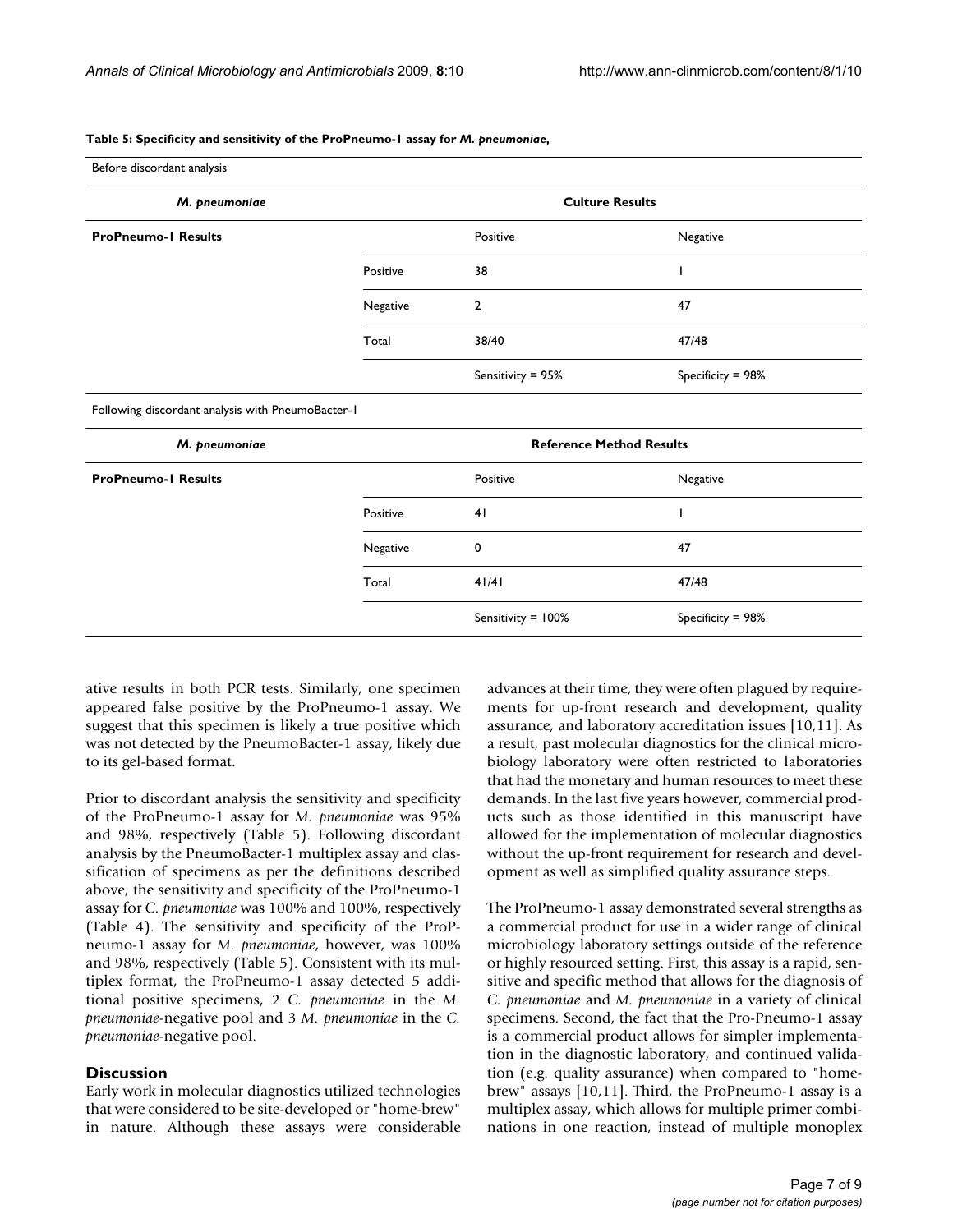reactions. This not only makes the assay easier to perform in a laboratory but also has the potential of utilizing less patient specimen [17]. Indeed, using the ProPneumo-1 multiplex assay we detected 5 additional positive specimens, 2 *C. pneumoniae* in the *M. pneumoniae*-negative pool and 3 *M. pneumoniae* in the *C. pneumoniae*-negative pool.

There are several limitations to this study including its retrospective nature. A further limitation of this study is the relatively low number of *C. pneumonia*-positive specimens analyzed. However, the number of specimens analyzed represents the total complement of specimens available from this region over a period of ten years. The authors hope that further prospective analysis will allow for the further characterization of this commercial assay.

Several studies have evaluated the use of multiplex PCR for the detection of *M. pneumoniae* and *C. pneumoniae* in clinical specimens [18-20]. These studies have used a variety of assays, patient populations and sample types, thus proper validation and standardization are often lacking. These factors make it difficult to compare different studies although the finding has been generally consistent. A study by Khanna and colleagues [19] described the Pneumoplex assays (standard and real-time PCR) that can detect 5 pathogens, including *M. pneumoniae* and *C. pneumoniae*, in a single reaction. The diagnostic sensitivity of the Pneumoplex assay was 100% and was defined by spiking negative BAL specimens with bacterial DNA. The diagnostic specificity and sensitivity of the ProPneumo-1 assay, on the other hand, were determined in this study directly from patient's specimens. Another study by Ginevra and colleagues [20] described the triplex Chlamylege assay, for the detection of *Legionella*, *M. pneumoniae* and *C. pneumoniae*. The diagnostic specificity of the Chlamylege assay was also 100% and it was defined by sequencing the DNA of discordant specimens. Compared to our ProPneumo-1 study, fewer positive specimens were used for the evaluation of the Chlamylege assay (2 *C. pneumoniae* and 9 *M. pneumoniae*). However, the lack of an of appropriate "gold standard" for the quantitative analysis of intracellular pathogens makes comparisons of the sensitivities of these different assays difficult.

In conclusion, the ProPneumo-1 real-time multiplex PCR assay is a sensitive, specific, convenient and reliable tool for the detection of atypical respiratory infection pathogens directly from respiratory tract specimens. The authors believe that this product can be effectively implemented in a wide variety of clinical microbiology settings outside of reference and highly resourced laboratory settings.

#### **Competing interests**

The authors declare that they have no competing interests.

### **Authors' contributions**

RRH undertook data analysis, assisted in validation study planning and drafted a manuscript. EL and PT participated in validation study planning and work. KR, AM, and SB undertook specimen collection and reference method analysis. FJ assisted in planning of experiments. SJD planned and coordinated study and drafted manuscript.

#### **Acknowledgements**

We thank Raymond Poon and Mary Morrison for help and technical expertise.

#### **References**

- 1. Stralin K, Tornqvist E, Kaltoft MS, Olcen P, Holmberg H: **[Etiologic](http://www.ncbi.nlm.nih.gov/entrez/query.fcgi?cmd=Retrieve&db=PubMed&dopt=Abstract&list_uids=16455935) [diagnosis of adult bacterial pneumonia by culture and PCR](http://www.ncbi.nlm.nih.gov/entrez/query.fcgi?cmd=Retrieve&db=PubMed&dopt=Abstract&list_uids=16455935) [applied to respiratory tract samples.](http://www.ncbi.nlm.nih.gov/entrez/query.fcgi?cmd=Retrieve&db=PubMed&dopt=Abstract&list_uids=16455935)** *J Clin Microbiol* 2006, **44:**643-645.
- 2. Loens K, Ursi D, Goossens H, Ieven M: **Molecular diagnosis of** *Mycoplasma pneumoniae* **[respiratory tract infections.](http://www.ncbi.nlm.nih.gov/entrez/query.fcgi?cmd=Retrieve&db=PubMed&dopt=Abstract&list_uids=14605118)** *J Clin Microbiol* 2003, **41:**4915-4923.
- 3. Waites KB, Talkington DF: *Mycoplasma pneumoniae* **[and its role](http://www.ncbi.nlm.nih.gov/entrez/query.fcgi?cmd=Retrieve&db=PubMed&dopt=Abstract&list_uids=15489344) [as a human pathogen.](http://www.ncbi.nlm.nih.gov/entrez/query.fcgi?cmd=Retrieve&db=PubMed&dopt=Abstract&list_uids=15489344)** *Clin Microbiol Rev* 2004, **17:**697-728.
- 4. Heath PT: **[Epidemiology and bacteriology of bacterial pneu](http://www.ncbi.nlm.nih.gov/entrez/query.fcgi?cmd=Retrieve&db=PubMed&dopt=Abstract&list_uids=16263435)[monias.](http://www.ncbi.nlm.nih.gov/entrez/query.fcgi?cmd=Retrieve&db=PubMed&dopt=Abstract&list_uids=16263435)** *Paediatr Respir Rev* 2000, **1:**4-7.
- 5. McIntosh K: **[Community-acquired pneumonia in children.](http://www.ncbi.nlm.nih.gov/entrez/query.fcgi?cmd=Retrieve&db=PubMed&dopt=Abstract&list_uids=11832532)** *N Engl J Med* 2002, **346:**429-437.
- 6. Daxboeck F, Krause R, Wenisch C: **Laboratory diagnosis of** *Mycoplasma pneumoniae* **[infection.](http://www.ncbi.nlm.nih.gov/entrez/query.fcgi?cmd=Retrieve&db=PubMed&dopt=Abstract&list_uids=12667235)** *Clin Microbiol Infect* 2003, **9:**263-273.
- 7. Loens K, Ieven M, Ursi D, Beck T, Overdijk M, Sillekens P, Goossens H: **Detection of** *Mycoplasma pneumoniae* **[by real-time nucleic](http://www.ncbi.nlm.nih.gov/entrez/query.fcgi?cmd=Retrieve&db=PubMed&dopt=Abstract&list_uids=12958290) [acid sequence-based amplification.](http://www.ncbi.nlm.nih.gov/entrez/query.fcgi?cmd=Retrieve&db=PubMed&dopt=Abstract&list_uids=12958290)** *J Clin Microbiol* 2003, **41:**4448-4450.
- 8. Winchell JM, Thurman KA, Mitchell SL, Thacker WL, Fields BS: **Evaluation of three real-time PCR assays for detection of** *Mycoplasma pneumoniae* **[in an outbreak investigation.](http://www.ncbi.nlm.nih.gov/entrez/query.fcgi?cmd=Retrieve&db=PubMed&dopt=Abstract&list_uids=18614663)** *J Clin Microbiol* 2008, **46:**3116-3118.
- 9. Dumke R, Schurwanz N, Lenz M, Schuppler M, Luck C, Jacobs E: **Sensitive detection of** *Mycoplasma pneumoniae* **[in human respi](http://www.ncbi.nlm.nih.gov/entrez/query.fcgi?cmd=Retrieve&db=PubMed&dopt=Abstract&list_uids=17537933)[ratory tract samples by optimized real-time PCR approach.](http://www.ncbi.nlm.nih.gov/entrez/query.fcgi?cmd=Retrieve&db=PubMed&dopt=Abstract&list_uids=17537933)** *J Clin Microbiol* 2007, **45:**2726-2730.
- 10. Gammie AJ: **[For the proposition: for the diagnosis of viral](http://www.ncbi.nlm.nih.gov/entrez/query.fcgi?cmd=Retrieve&db=PubMed&dopt=Abstract&list_uids=18306442) [infections, commercial assays provide more reliable results](http://www.ncbi.nlm.nih.gov/entrez/query.fcgi?cmd=Retrieve&db=PubMed&dopt=Abstract&list_uids=18306442) [than do in-house assays.](http://www.ncbi.nlm.nih.gov/entrez/query.fcgi?cmd=Retrieve&db=PubMed&dopt=Abstract&list_uids=18306442)** *Rev Med Virol* 2008, **18:**73-76.
- 11. James V: **[Against the proposition: for the diagnosis of viral](http://www.ncbi.nlm.nih.gov/entrez/query.fcgi?cmd=Retrieve&db=PubMed&dopt=Abstract&list_uids=18306441) [infections, commercial assays provide more reliable results](http://www.ncbi.nlm.nih.gov/entrez/query.fcgi?cmd=Retrieve&db=PubMed&dopt=Abstract&list_uids=18306441) [than do in-house assays.](http://www.ncbi.nlm.nih.gov/entrez/query.fcgi?cmd=Retrieve&db=PubMed&dopt=Abstract&list_uids=18306441)** *Rev Med Virol* 2008, **18:**77-80.
- 12. Tondella ML, Talkington DF, Holloway BP, Dowell SF, Cowley K, Soriano-Gabarro M, Elkind MS, Fields BS: **[Development and eval](http://www.ncbi.nlm.nih.gov/entrez/query.fcgi?cmd=Retrieve&db=PubMed&dopt=Abstract&list_uids=11825973)uation of real-time PCR-based fluorescence assays for detection of Chlamydia pneumoniae.** | Clin Microbiol 2002, **[tion of Chlamydia pneumoniae.](http://www.ncbi.nlm.nih.gov/entrez/query.fcgi?cmd=Retrieve&db=PubMed&dopt=Abstract&list_uids=11825973)** *J Clin Microbiol* 2002, **40:**575-583.
- 13. Ursi D, Dirven K, Loens K, Ieven M, Goossens H: **Detection of** *Mycoplasma pneumoniae* **[in respiratory samples by real-time](http://www.ncbi.nlm.nih.gov/entrez/query.fcgi?cmd=Retrieve&db=PubMed&dopt=Abstract&list_uids=14500006) [PCR using an inhibition control.](http://www.ncbi.nlm.nih.gov/entrez/query.fcgi?cmd=Retrieve&db=PubMed&dopt=Abstract&list_uids=14500006)** *J Microbiol Methods* 2003, **55:**149-153.
- 14. Loens K, Ursi D, Goossens H, Ieven M: **Evaluation of the Nucli-Sens miniMAG RNA extraction and real-time NASBA applications for the detection of** *Mycoplasma pneumoniae* **and** *Chlamydophila pneumoniae* **[in throat swabs.](http://www.ncbi.nlm.nih.gov/entrez/query.fcgi?cmd=Retrieve&db=PubMed&dopt=Abstract&list_uids=18077024)** *J Microbiol Methods* 2008, **72:**217-219.
- 15. Drews SJ, Blair J, Lombos E, DeLima C, Burton L, Mazzulli T, Low DE: **[Use of the Seeplex RV Detection kit for surveillance of res](http://www.ncbi.nlm.nih.gov/entrez/query.fcgi?cmd=Retrieve&db=PubMed&dopt=Abstract&list_uids=18988931)[piratory viral outbreaks in Toronto, Ontario, Canada.](http://www.ncbi.nlm.nih.gov/entrez/query.fcgi?cmd=Retrieve&db=PubMed&dopt=Abstract&list_uids=18988931)** *Ann Clin Lab Sci* 2008, **38:**376-379.
- Eshaghi A, Blair J, Burton L, Choi KW, De LC, Duncan C, Guyard C, Higgins R, Lombos E, Low DE, Mazzulli T, Drews S|: [Characteriza](http://www.ncbi.nlm.nih.gov/entrez/query.fcgi?cmd=Retrieve&db=PubMed&dopt=Abstract&list_uids=18849179 )**[tion of an influenza A and influenza B co-infection of a](http://www.ncbi.nlm.nih.gov/entrez/query.fcgi?cmd=Retrieve&db=PubMed&dopt=Abstract&list_uids=18849179 ) patient in a long-term care facility with co-circulating influ[enza A and influenza B.](http://www.ncbi.nlm.nih.gov/entrez/query.fcgi?cmd=Retrieve&db=PubMed&dopt=Abstract&list_uids=18849179 )** *Int J Infect Dis* 2008 in press.